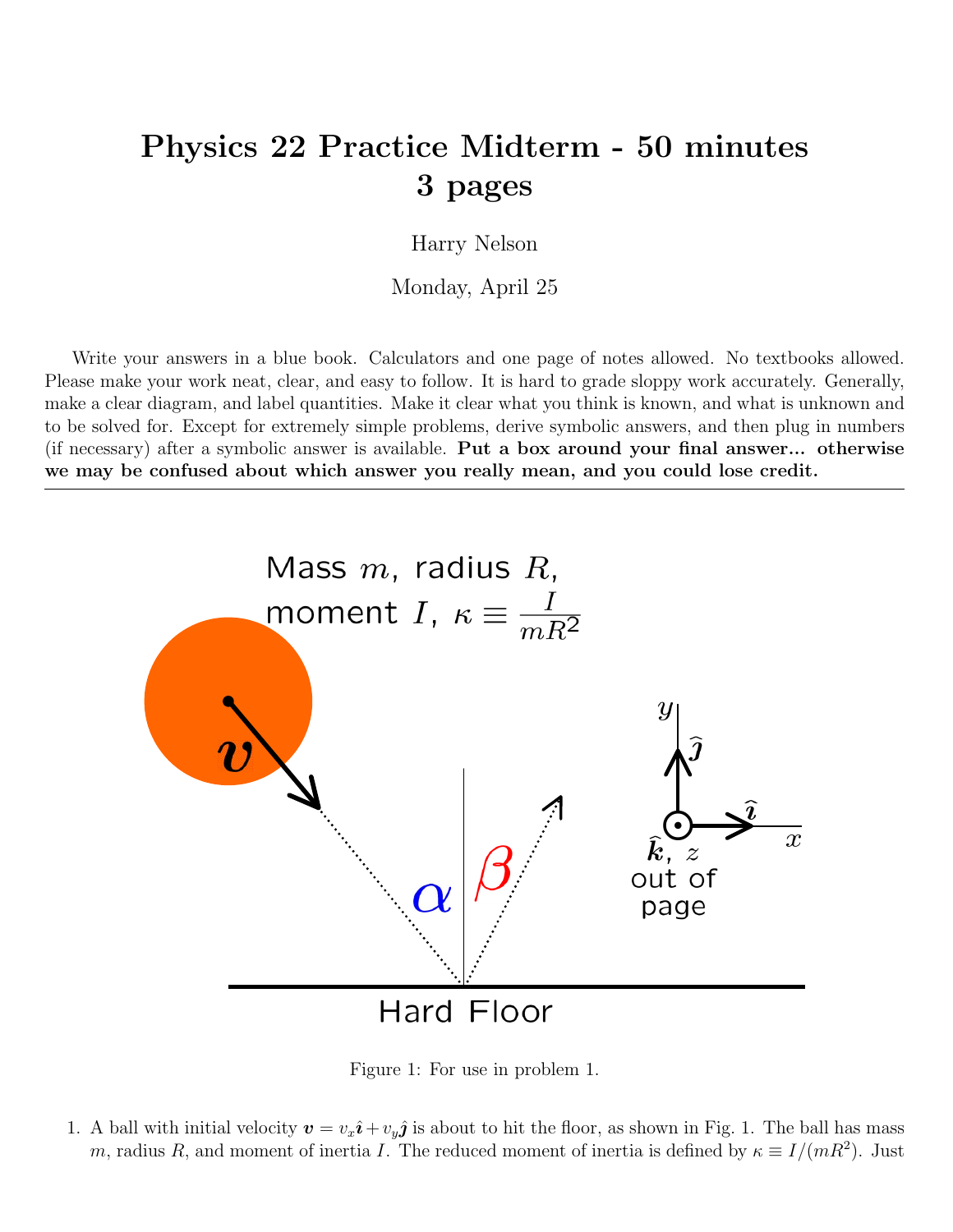before the bounce the velocity makes an angle  $\alpha$  with the vertical, as shown in Fig. 1. Neglect gravity, because the time between what is shown in Fig. 1 and the bounce is so small that gravity has no chance to make a difference. The bounce of the ball off the floor is elastic, meaning that the magnitude of the vertical component of the velocity after the bounce is the same as that before the bounce, but opposite in direction. The ball is initially not spinning at all. There is a lot of friction between the ball and the floor, so spin influences the outcome of the bounce. The ball never slips during the bounce so friction does no work on the ball and the ball's final total energy equals its initial total energy. Denote the final velocity of the ball by  $s = s_x \hat{\imath} + s_y \hat{\jmath}$ , and the final angular velocity of the ball by  $\omega$ . Use the  $x, y, z$ coordinate system shown in Fig. 1.

- (a) The impulse on the ball in the x direction from friction with the floor during the bounce is  $J_x = \int F_x dt$ .
	- i. Is  $J_x > 0$ ,  $J_x = 0$ , or  $J_x < 0$ , where the positive x direction is shown in the figure?
	- ii. State the equation that describes the change in horizontal linear momentum due to  $J_x$ .
	- iii. State the equation that describes the change in angular momentum due to  $J_x$ ; be careful to state the point about which you evaluate angular momenta.
	- iv. State the equation that describes conservation of energy before and after the bounce.
- (b) Describe the direction of the angular velocity of the ball after the bounce as a vector, using the unit vectors shown.
- (c) What is the final angular velocity vector,  $\omega$ , in terms of the quantities that specify this problem?
- (d) What is  $\tan \beta$ , in terms of the quantities that specify this problem?
- 2. A person rides a unicycle in a circle of radius  $R$ , as shown in Fig. 2. The total mass of the unicycle and the person is  $\mu$ , and the center of mass of the whole system is a distance h above the bottom of the tire. They go at speed |v|. The radius of the wheel is b, its mass is m, and its moment of inertia for spinning about its axis is  $I = mb^2$ . The acceleration of gravity is g. Find the angle  $\phi$  that the unicycle is tipped at, as shown on Fig. 2, in terms of the other quantities that specify the problem.
- 3. When a certain spaceship of mass m is extremely far from a planet of mass  $M_p \gg m$  and radius  $R_p$ , the ships aims itself to miss the edge of the planet by a distance  $h$ , and has speed v. On the surface of the planet, the acceleration of gravity is  $g_p = GM_p/R_p^2$ . As the ship nears the planet, the ship slows itself by bouncing a tractor beam aimed at the center of the planet (this is very efficient, since the ship slows down once by firing the tractor beam at the planet, and then gets a bonus on the rebound when the tractor beam bounced off the planet hits the ship). Eventually the ship ends up in a circular orbit; what is the radius  $r_0$  of this circular orbit in terms of the other quantities that specify the problem? Eliminate  $GM_p$  in favor of  $g_p$  and  $R_p$ .
- 4. The following problems all involve the manipulation of complex numbers, where cartesian form is  $z = x + iy$  and polar form is  $z = re^{i\theta}$ .
	- (a) Put in cartesian form:  $z = 1/(-1 + i)$
	- (b) Put in polar form:  $z = -3 3$ √  $3i$
	- (c) Put in polar form:  $z = \sqrt[3]{-i}$
	- (d) Put in the form  $A \sin \omega t + B \cos \omega t$ : Re( $\sqrt{2}ie^{i\omega t i\pi/4}$ )